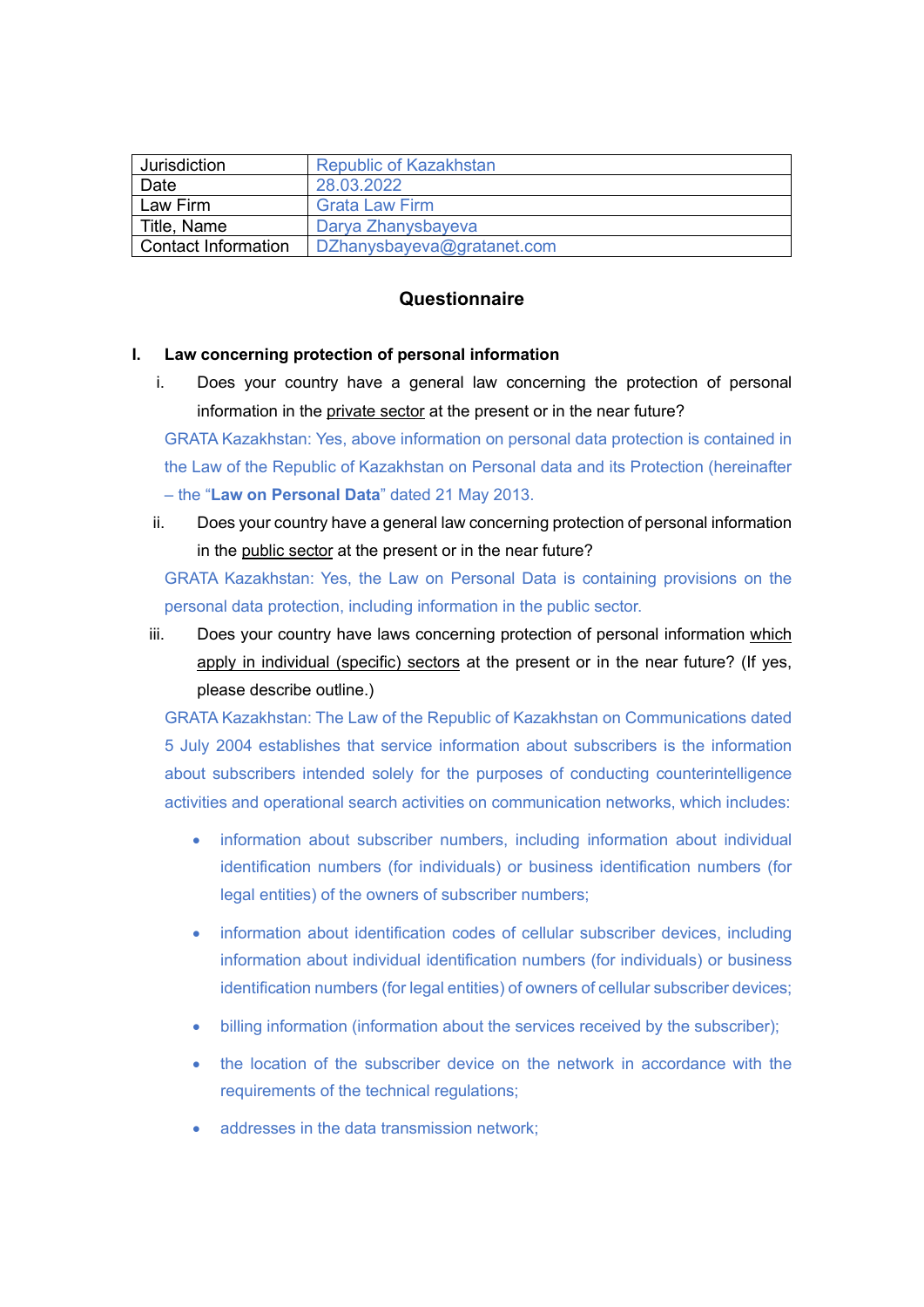- addresses of access to Internet resources in the data transmission network;
- internet resource identifiers;
- data transmission network protocols.

The above-mentioned service information about subscribers is used exclusively for conducting operational search activities and counterintelligence activities.

Also, the storage of service information about subscribers is carried out exclusively on the territory of the Republic of Kazakhstan. It is prohibited to transfer service information about subscribers outside the Republic of Kazakhstan, except in cases of providing communication services to subscribers of the Republic of Kazakhstan located abroad<sup>[1](#page-1-0)</sup>.

**Where all of the answers to the question of I.(i), (ii) and (iii) is "no", please skip to IV.**

- **II. The basic information of the regulation concerning protection of personal information.**
	- i. Please fill in the blanks below about all the law concerning personal information mentioned at I.. (please add a reply column as necessary,)

The title of the law : The Law of the Republic of Kazakhstan on Personal Data and its Protection dated 21 May 2013

|                   | οf<br>definition<br>The .<br>"Personal Information" | Information related to a subject of personal data,<br>recorded on electronic, paper and (or) other material<br>$media2$ .<br>For the purposes of understanding, we note that the<br>subject of personal data is an individual to whom<br>personal data relates <sup>3</sup> (hereinafter $-$ the "Subject") |
|-------------------|-----------------------------------------------------|-------------------------------------------------------------------------------------------------------------------------------------------------------------------------------------------------------------------------------------------------------------------------------------------------------------|
| $\left( 2\right)$ | The scope in which the<br>law applies               | The Law on Personal Data regulates relations related<br>to the collection, processing and protection of personal<br>$data4$ .<br>This law applies to the relations of individuals, both in<br>the private and public sectors.                                                                               |
|                   |                                                     | The Law on Personal Data DOES NOT apply to the                                                                                                                                                                                                                                                              |

<span id="page-1-0"></span><sup>&</sup>lt;sup>1</sup> Paragraph 6.1 of the Decree of the Government of the Republic of Kazakhstan on Approval of the Rules for the Collection and Storage of Service Information about Subscribers by Telecom Operators dated March 30, 2010;

<span id="page-1-1"></span><sup>2</sup> Subparagraph 2 of the Article 1 of the Law on Personal Data;

<span id="page-1-2"></span><sup>3</sup> Subparagraph 16 of the Article 1 of the Law on Personal Data;

<span id="page-1-3"></span><sup>4</sup> Paragraph 1 of the Article 3 of the Law on Personal Data;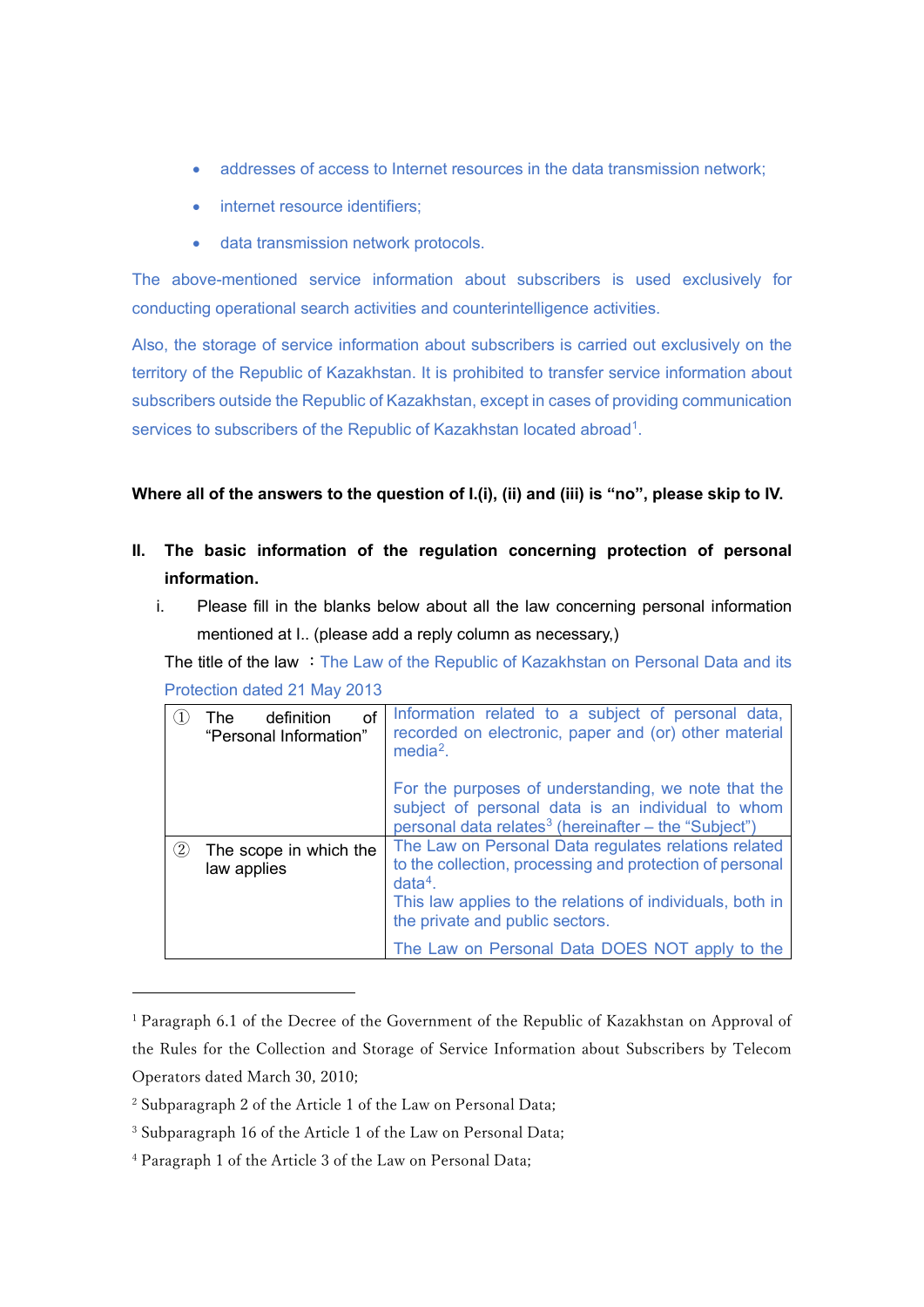|                            | relations arising from:                                                                                                                                                                                                                                                                                                                                     |
|----------------------------|-------------------------------------------------------------------------------------------------------------------------------------------------------------------------------------------------------------------------------------------------------------------------------------------------------------------------------------------------------------|
|                            | 1) collection, processing and protection of personal<br>data by subjects exclusively for personal and family<br>needs, if the rights of other individuals and (or) legal<br>entities and the requirements of the laws of the<br>Republic of Kazakhstan are not violated;                                                                                    |
|                            | 2) formation, storage and use of documents of the<br>National Archival Fund of the Republic of Kazakhstan<br>and other archival documents containing personal data<br>in accordance with the legislation of the Republic of<br>Kazakhstan on the National Archival Fund and<br>archives;                                                                    |
|                            | 3) collection, processing and protection of personal<br>data classified as state secrets in accordance with the<br>Law of the Republic of Kazakhstan on State Secrets<br>dated 15 March 1999;                                                                                                                                                               |
|                            | 4) collection, processing and protection of personal<br>data in the course of intelligence, counterintelligence,<br>operational and investigative activities, as well as the<br>implementation of security measures to ensure the<br>safety of protected persons and objects within the<br>limits established by the laws of the Republic of<br>Kazakhstan. |
| ③<br>The territorial scope | <b>Republic of Kazakhstan</b>                                                                                                                                                                                                                                                                                                                               |

The title of the law  $:N/A$ 

|                  | definition<br>οf<br>The<br>"Personal Information" |  |
|------------------|---------------------------------------------------|--|
| (2)              | The scope in which the<br>law applies             |  |
| $\left(3\right)$ | The territorial scope                             |  |

## ii. If there are any special instructions about the laws, please describe them.

GRATA Kazakhstan: In this case it should be noted that the cross-border transfer of personal data to the territory of foreign states is carried out only if these states ensure the protection of personal data<sup>[5](#page-2-0)</sup>. Thus, such states include states that have joined the Convention for the Protection of Individuals with Regard to Automatic Processing of Personal Data (Strasbourg, January 28, 1981).

## **III. OECD Privacy Principles**

i. If there are any provision of law which embody each OECD Privacy Principle in your

<span id="page-2-0"></span><sup>5</sup> Paragraph 2 of the Article 16 of the Law on Personal Data;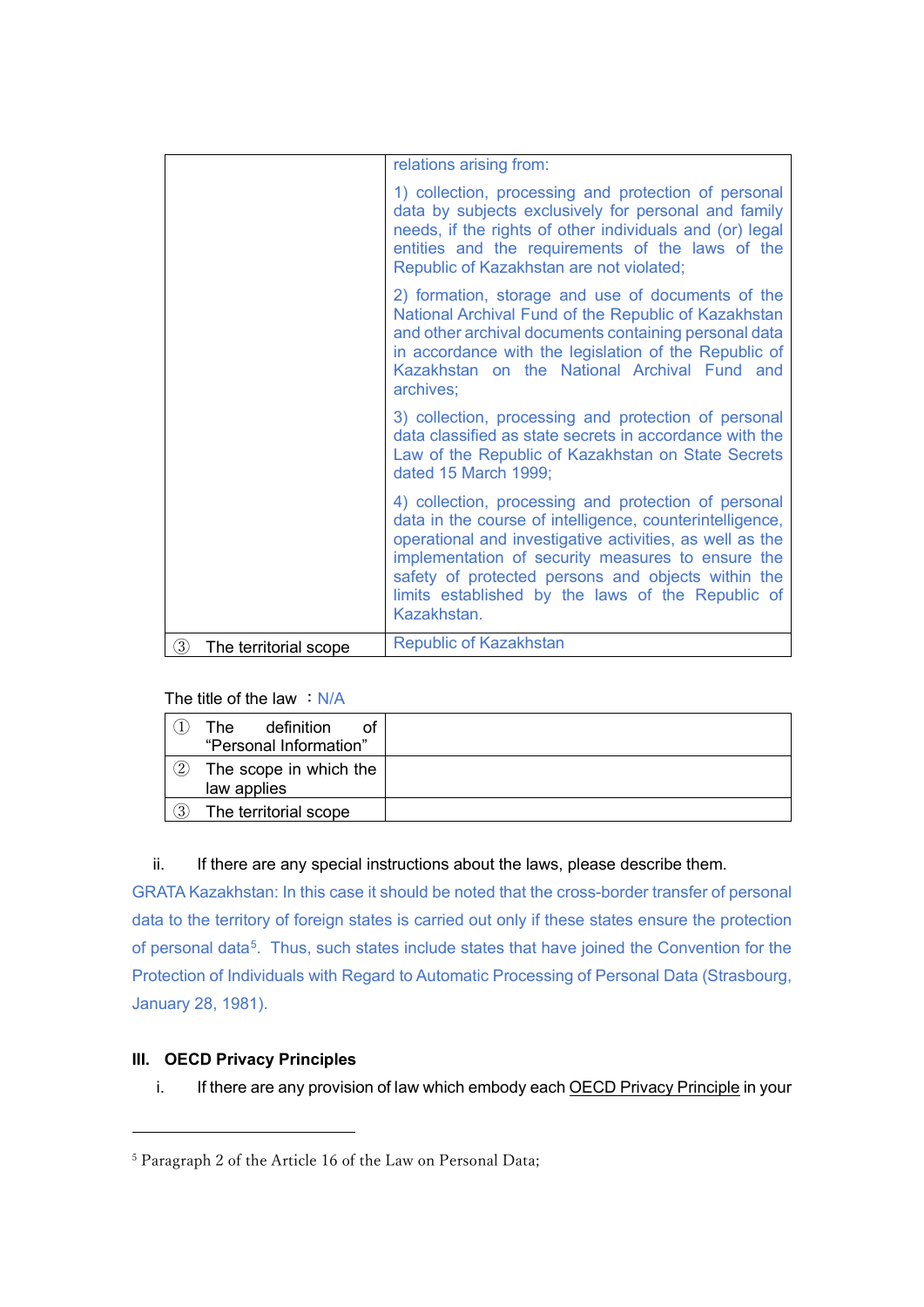#### country, please describe the outlines.

[https://www.oecd.org/sti/ieconomy/oecdguidelinesontheprotectionofprivacyandtran](https://www.oecd.org/sti/ieconomy/oecdguidelinesontheprotectionofprivacyandtransborderflowsofpersonaldata.htm) [sborderflowsofpersonaldata.htm](https://www.oecd.org/sti/ieconomy/oecdguidelinesontheprotectionofprivacyandtransborderflowsofpersonaldata.htm)

For the purposes of understanding, we note that the operator of a database containing personal data is understood to be a state body, an individual and (or) a legal entity that collects, processes and protects personal data<sup>6</sup>.

Also, the owner of the database containing personal data is a state body, an individual and (or) a legal entity exercising, in accordance with the laws of the Republic of Kazakhstan, the right to own, use and dispose of the database containing personal data[7.](#page-3-1)

It should be noted that the collection, processing and protection of personal data in the Republic of Kazakhstan are carried out in accordance with the principles of $8$ :

1) respect for the constitutional rights and freedoms of man and citizen;

2) legality;

3) confidentiality of restricted access personal data;

- 4) equality of rights of subjects, owners and operators;
- 5) ensuring the security of the individual, society and the state.

#### (a) Collection Limitation Principle

GRATA Kazakhstan: Yes, according to the Law on Personal Data, the collection and processing of personal data is carried out by the owner and (or) the operator, as well as by a third party with the consent of the Subject or his legal representative<sup>[9](#page-3-3)</sup>.

Also, the processing of personal data should be limited to achieving specific, predetermined and legitimate goals<sup>[10](#page-3-4)</sup>. Processing of personal data incompatible with the purposes of personal data collection is not allowed<sup>11</sup>.

Personal data, the content and volume of which are excessive in relation to the

<span id="page-3-0"></span><sup>6</sup> Subparagraph 10 of the Article 1 of the Law on Personal Data;

<span id="page-3-1"></span><sup>7</sup> Subparagraph 9 of the Article 1 of the Law on Personal Data;

<span id="page-3-2"></span><sup>8</sup> Article 5 of the Law on Personal Data

<span id="page-3-3"></span><sup>9</sup> Paragraph 1 of the Article 7 of the Law on Personal Data;

<span id="page-3-4"></span><sup>&</sup>lt;sup>10</sup> Paragraph 8 of the Article 7 of the Law on Personal Data;

<span id="page-3-5"></span><sup>&</sup>lt;sup>11</sup> Paragraph 9 of the Article 7 of the Law on Personal Data;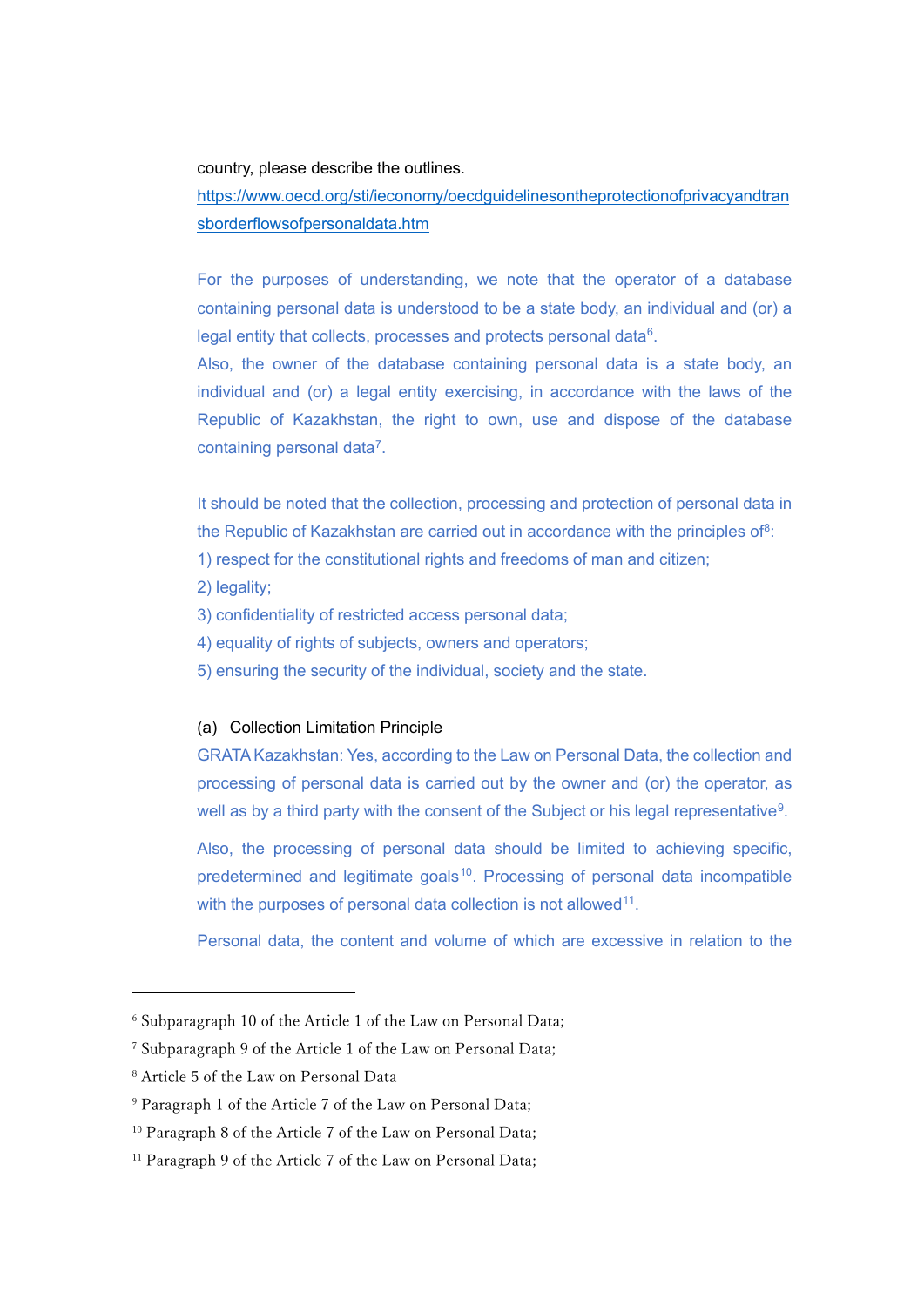purposes of their processing, is not subject to processing. Specifically, the legislation of the Republic of Kazakhstan allows the collection of personal data only to the extent necessary to achieve predetermined specific goals. In case of intentional collection of personal data, the volume of which exceeds the preestablished goals, such collection of personal data will be contradict with the legislation of the Republic of Kazakhstan.

Also, the legislation of the Republic of Kazakhstan provides for liability for illegal collection or processing of personal data. So, there is a fine in the amount of from 65 to 500 US dollars.

#### (b) Data Quality Principle

GRATA Kazakhstan: Yes, as we mentioned above, the processing of personal data should be limited to achieving specific, predetermined and legitimate goals. Processing of personal data incompatible with the purposes of personal data collection is not allowed.

Personal data, the content and volume of which are excessive in relation to the purposes of their processing, are not subject to processing. Specifically, the legislation of the Republic of Kazakhstan allows the collection of personal data only to the extent necessary to achieve predetermined specific goals. In case of intentional collection of personal data, the volume of which exceeds the preestablished goals, such collection of personal data will be contradict with the legislation of the Republic of Kazakhstan.

Also, the legislation of the Republic of Kazakhstan provides for liability for illegal collection or processing of personal data. So, there is a fine in the amount of from 65 to 500 US dollars.

#### (c) Purpose Specification Principle

GRATA Kazakhstan: Yes, the use of personal data should be carried out by the owner, the operator and a third party only for the previously stated purposes of their collection<sup>[12](#page-4-0)</sup>. In practice, personal data is collected through online services, including government services. So, the Subject receives a notification that this resource uses personal data and the Subject must consent to the collection and processing of his personal data. There are also documents on the resources that indicate for what purposes personal data is collected and processed, such as the "Privacy Policy".

<span id="page-4-0"></span><sup>&</sup>lt;sup>12</sup> Article 14 of the Law on Personal Data;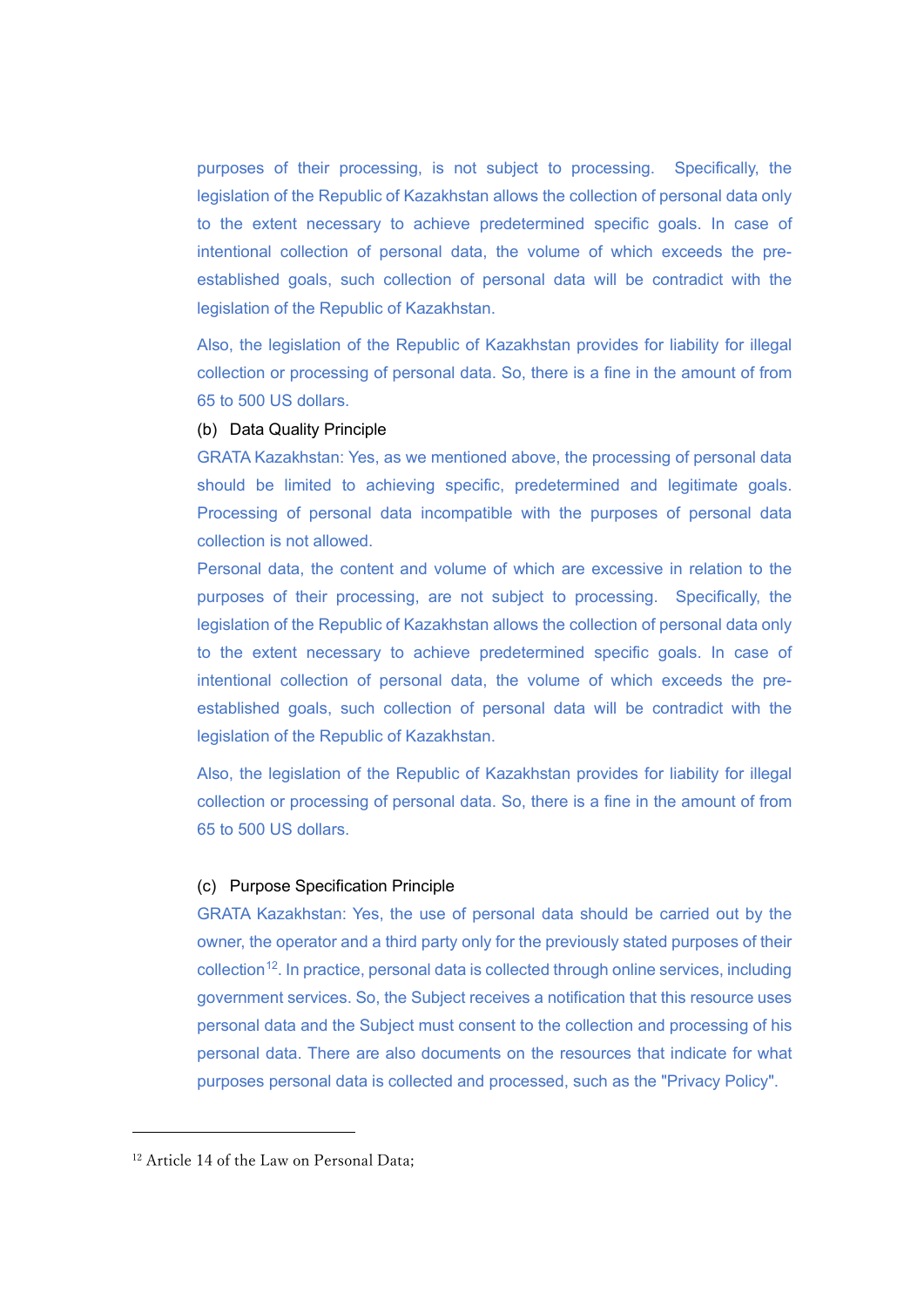Usually, the purpose of collecting personal data is indicated at the time of collection and prior to giving the consent to such collection.

### (d) Use Limitation Principle

GRATA Kazakhstan: Yes. As was mentioned above, the use of personal data should be carried out by the owner, the operator and a third party only for the previously stated purposes of its collection. Also, the collection and processing of personal data carried out with the consent of the Subject or without the Subject's consent at the request of the authorized bodies of the Republic of Kazakhstan.

The collection and processing of personal data is carried out without the consent of the Subject or his legal representative in the following cases<sup>13</sup>:

1) carrying out the activities of law enforcement agencies, courts and other authorized state bodies that initiate and consider cases of administrative offenses, enforcement proceedings;

2) implementation of state statistical activities;

3) the use of personal data by state bodies for statistical purposes with the obligatory condition of their depersonalization;

4) implementation of international treaties ratified by the Republic of Kazakhstan;

5) protection of the constitutional rights and freedoms of man and citizen, if obtaining the consent of the Subject or his legal representative is impossible;

6) carrying out legitimate professional activities of a journalist and (or) the activities of television, radio channels, periodicals, news agencies, online publications or scientific, literary or other creative activities, subject to compliance with the requirements of the legislation of the Republic of Kazakhstan to ensure human and civil rights and freedoms;

7) publication of personal data in accordance with the laws of the Republic of Kazakhstan, including personal data of candidates for elected public positions;

8) non-fulfillment by the Subject of its obligations to submit personal data in accordance with the laws of the Republic of Kazakhstan;

9) receiving information from individuals and legal entities by the state body

<span id="page-5-0"></span><sup>&</sup>lt;sup>13</sup> Article 9 of the Law on Personal Data;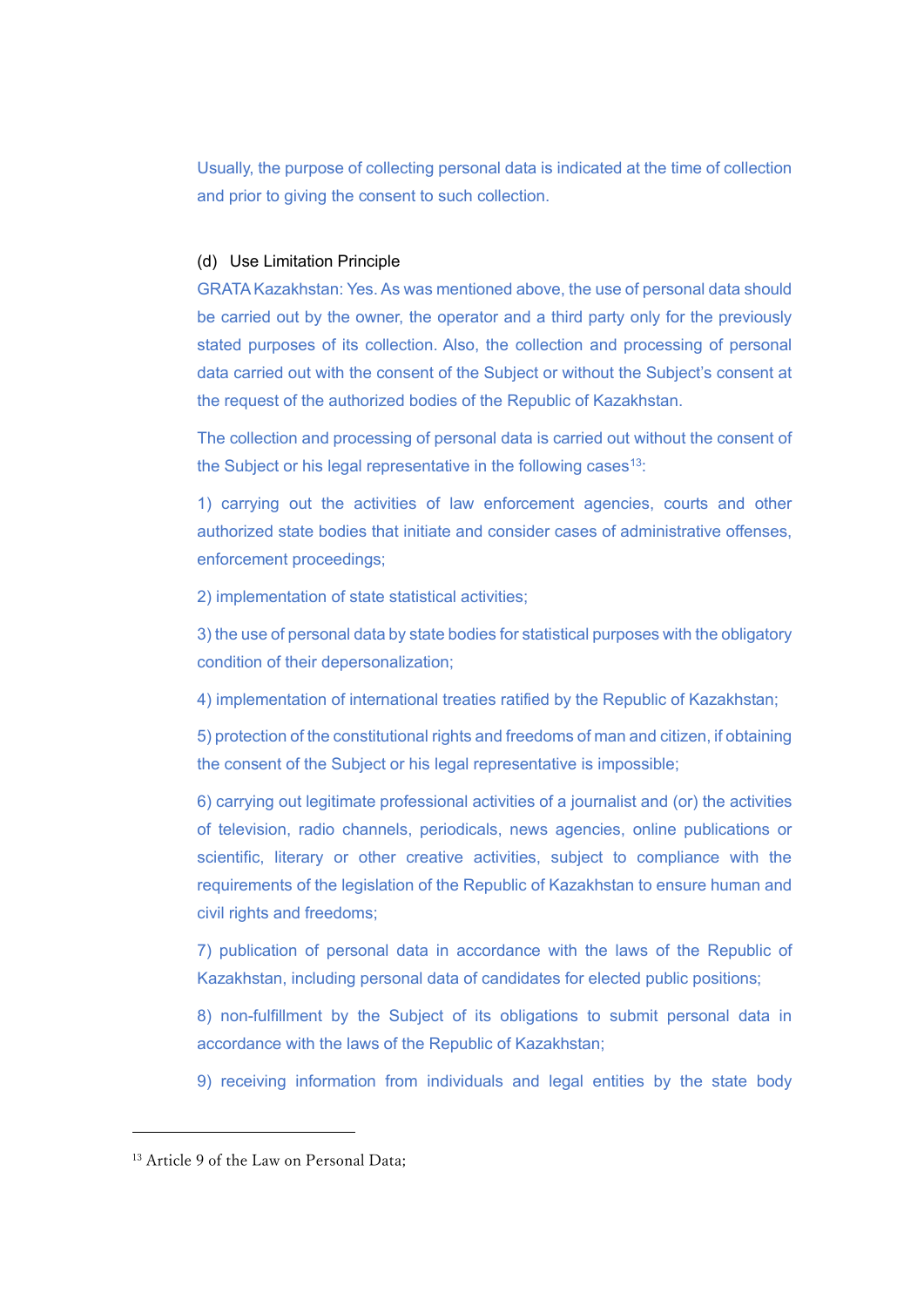regulating, controlling and supervising the financial market and financial organizations in accordance with the legislation of the Republic of Kazakhstan;

9-1) receipt by state revenue bodies for tax (customs) administration and (or) control of information from individuals and legal entities in accordance with the laws of the Republic of Kazakhstan;

9-2) transfer of a backup copy of electronic information resources containing personal data of restricted access to a single national backup platform for storing electronic information resources in cases provided for by the laws of the Republic of Kazakhstan;

9-3) the use of personal data of business entities related directly to their business activities for the formation of a register of business partners, subject to compliance with the requirements of the legislation of the Republic of Kazakhstan.

Also, access to personal data is determined by the terms of the consent of the Subject or his legal representative provided to the owner and/or operator for its collection and processing, unless otherwise provided by the legislation of the Republic of Kazakhstan.

Access to personal data should be prohibited if the owner and (or) the operator and (or) a third party refuse to assume obligations to ensure compliance with the requirements of the Law on Personal Data or unable to provide them<sup>14</sup>.

Third parties may receive personal data contained in the objects of informatization of state bodies and (or) state legal entities through the e-government web portal, subject to the consent of the Subject, confirmed through the state service<sup>[15](#page-6-1)</sup>.

#### (e) Security Safeguards Principle

GRATA Kazakhstan: According to the legislation of the Republic of Kazakhstan, the collection and processing of personal data can be carried out only if its protection is ensured<sup>16</sup>.

The protection of personal data is carried out by applying a set of measures,

<span id="page-6-0"></span><sup>&</sup>lt;sup>14</sup> Paragraph 1 of the Article 10 of the Law on Personal Data;

<span id="page-6-1"></span><sup>&</sup>lt;sup>15</sup> Paragraph 3 of the Article 10 of the Law on Personal Data;

<span id="page-6-2"></span><sup>&</sup>lt;sup>16</sup> Paragraph 2 of the Article 20 of the Law on Personal Data;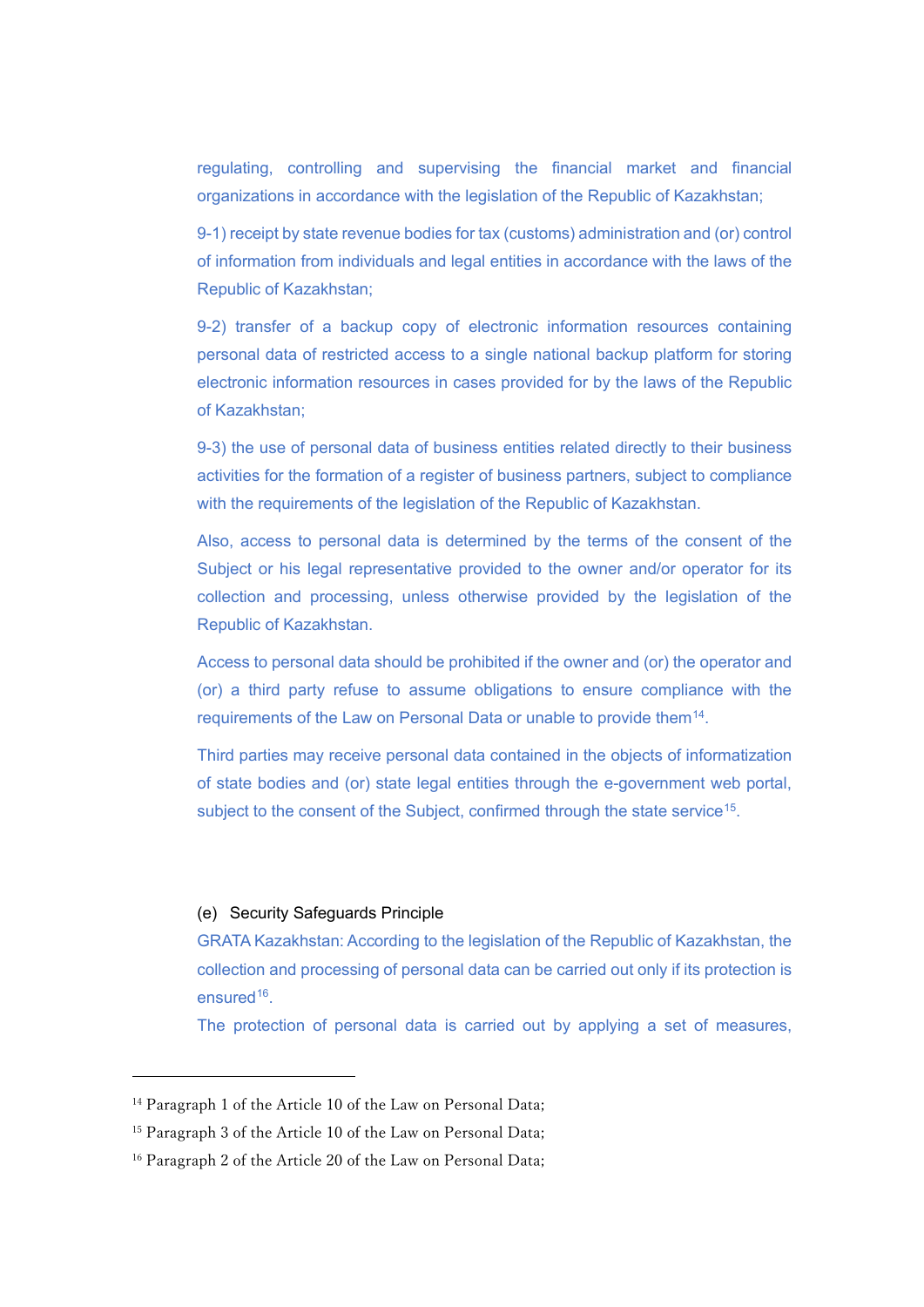including legal, organizational and technical, in order to $17$ :

- 1) realization of the rights to privacy, personal and family secrets;
- 2) ensuring its integrity and safety;
- 3) protection for its confidentiality;
- 4) exercising the right to access;
- 5) preventing its illegal collection and processing.

## (f) Openness Principle

GRATA Kazakhstan: Based on the accessibility principle, personal data is divided into the data in public and restricted access.

Publicly available personal data are personal data or information that in accordance with the legislation of the Republic of Kazakhstan is not subject to confidentiality requirements, access to which is free with the consent of the Subject<sup>18</sup>.

Also, there are special databases in the Republic of Kazakhstan that contain personal data. However, access to them can be carried out only with the consent of the Subject or at the request of authorized bodies.

## (g) Individual Participation Principle

GRATA Kazakhstan: Yes. Information about the Subject, the collection and processing of which was carried out in violation of the legislation of the Republic of Kazakhstan, is excluded from publicly available sources of personal data within one working day at the request of the Subject or his legal representative or by a court decision or other authorized state bodies<sup>[19](#page-7-2)</sup>.

Also, the change and addition of personal data is carried out by the owner and (or) the operator on the basis of the request (request) of the Subject or his legal representative<sup>20</sup>.

If the collection and processing of personal data is detected without the consent of the Subject or his legal representative, personal data is subject to destruction, which

<span id="page-7-0"></span><sup>&</sup>lt;sup>17</sup> Article 21 of the Law on Personal Data:

<span id="page-7-1"></span><sup>18</sup> Article 6 of the Law on Personal Data;

<span id="page-7-2"></span><sup>19</sup> Article 6 of the Law on Personal Data;

<span id="page-7-3"></span><sup>20</sup> Article 13 of the Law on Personal Data;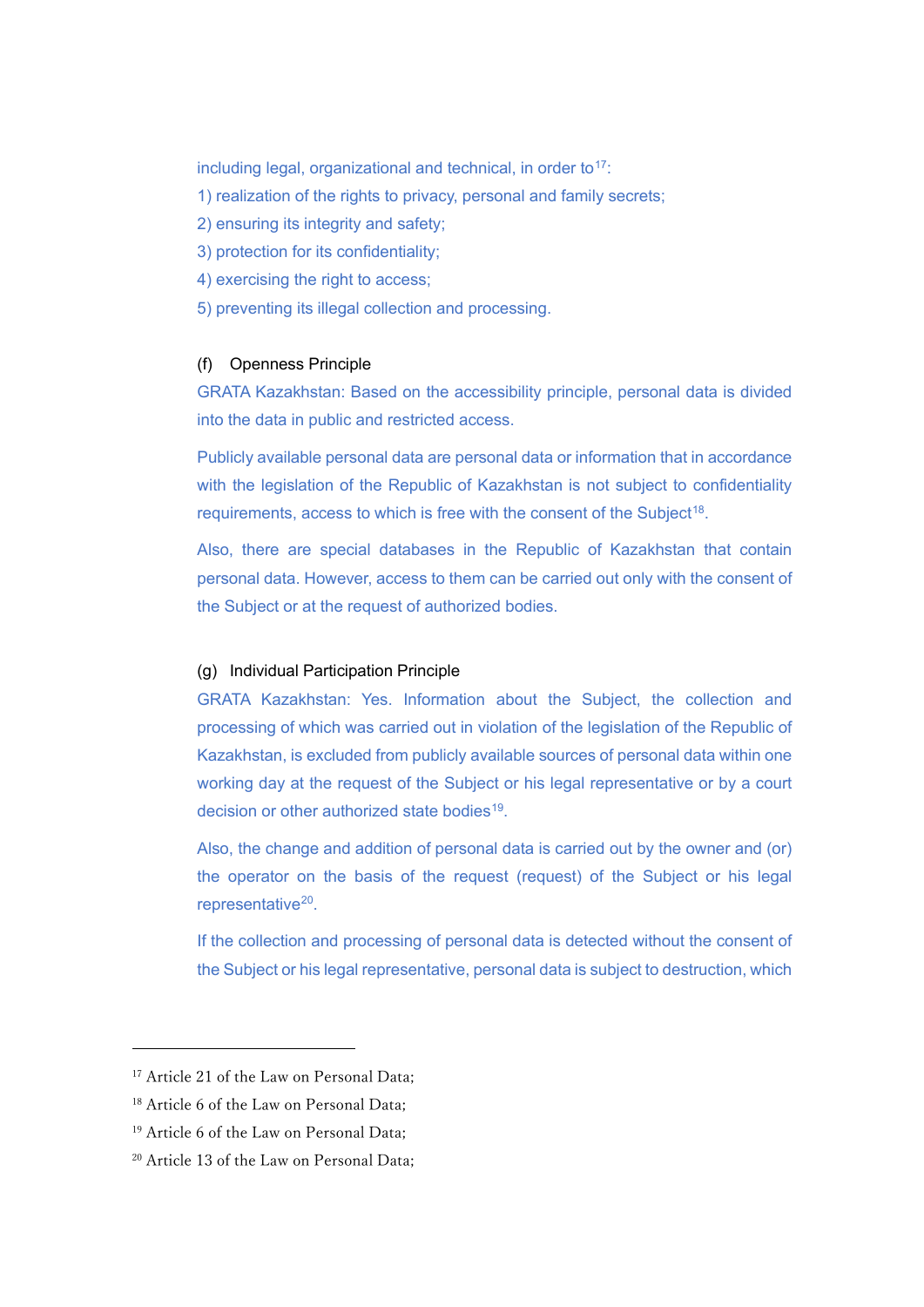could be processed based on the request of the Subject<sup>21</sup>.

### Also, the Subject has the right to $22$ :

1) know about the presence of the owner and (or) the operator, as well as a third party, of its personal data, as well as to receive information containing:

- confirmation of the fact, purpose, sources, methods of collecting and processing personal data;
- list of personal data:
- terms of processing of personal data, including the terms of its storage;

2) require the owner and/or operator to change and supplement its personal data if there are grounds confirmed by relevant documents;

3) require the owner and (or) the operator, as well as a third party to block its personal data in the event of information about a violation of the terms of collection, processing of personal data;

4) require the owner and (or) the operator, as well as a third party, to destroy its personal data, the collection and processing of which was carried out in violation of the legislation of the Republic of Kazakhstan, as well as in other cases established by the Law on Personal Data and other regulatory legal acts of the Republic of Kazakhstan;

5) revoke consent to the collection, processing, dissemination in publicly available sources, transfer to third parties and cross-border transfer of personal data, except in cases provided for in paragraph 2 of Article 8 of the Law on Personal Data;

6) give consent (refuse) to the owner and/or operator to distribute its personal data in publicly available sources of personal data;

7) to protect their rights and legitimate interests, including compensation for moral and material damage;

8) to exercise other rights provided for by the Law on Personal Data and other laws of the Republic of Kazakhstan.

<span id="page-8-0"></span><sup>&</sup>lt;sup>21</sup> Article 18 of the Law on Personal Data:

<span id="page-8-1"></span><sup>&</sup>lt;sup>22</sup> Paragraph 1 of the Article 24 of the Law on Personal Data;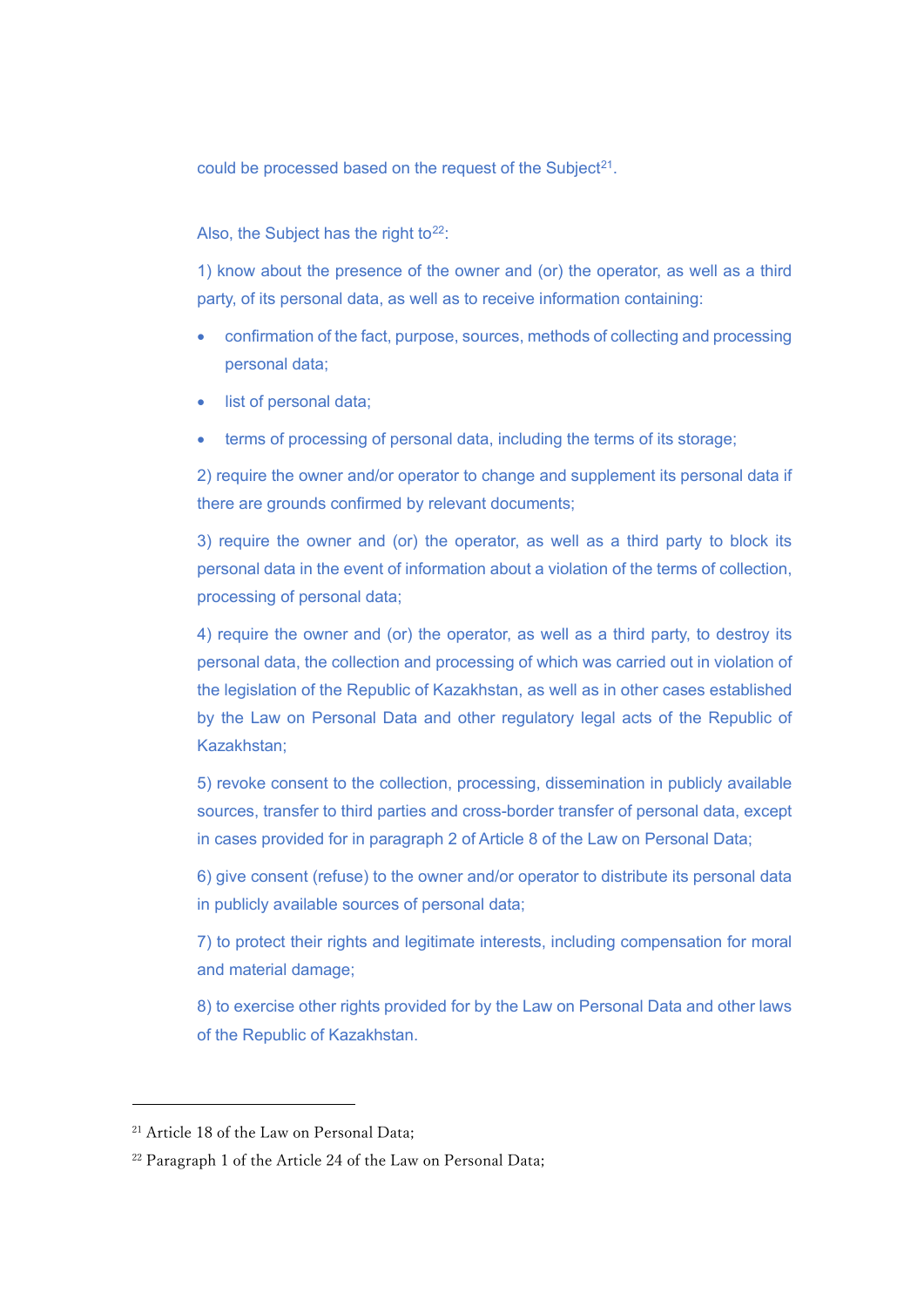#### (h) Accountability Principle

GRATA Kazakhstan: Yes, the owner and/or operator, as well as a third party, are obliged to take the necessary measures to protect personal data in accordance with the Law on Personal Data and the procedure determined by the Government of the Republic of Kazakhstan, ensuring<sup>23</sup>:

1) prevention of unauthorized access to personal data;

2) timely detection of unauthorized access to personal data, if such unauthorized access could not be prevented;

3) minimizing the adverse consequences of unauthorized access to personal data;

4) granting access to the state technical service to informatization facilities that use, store, process and distribute restricted personal data contained in electronic information resources for the purpose of conducting a security survey of the processes of storage, processing and dissemination of restricted personal data contained in electronic information resources in accordance with the procedure determined by the authorized body.

- ii. If there are any sectors in which any laws exclude the application of each OECD Privacy Principle, please describe the outline.
	- (a) Collection Limitation Principle
	- (b) Data Quality Principle
	- (c) Purpose Specification Principle
	- (d) Use Limitation Principle
	- (e) Security Safeguards Principle
	- (f) Openness Principle
	- (g) Individual Participation Principle

<span id="page-9-0"></span><sup>&</sup>lt;sup>23</sup> Paragraph 1 of the Article 22 of the Law on Personal Data;